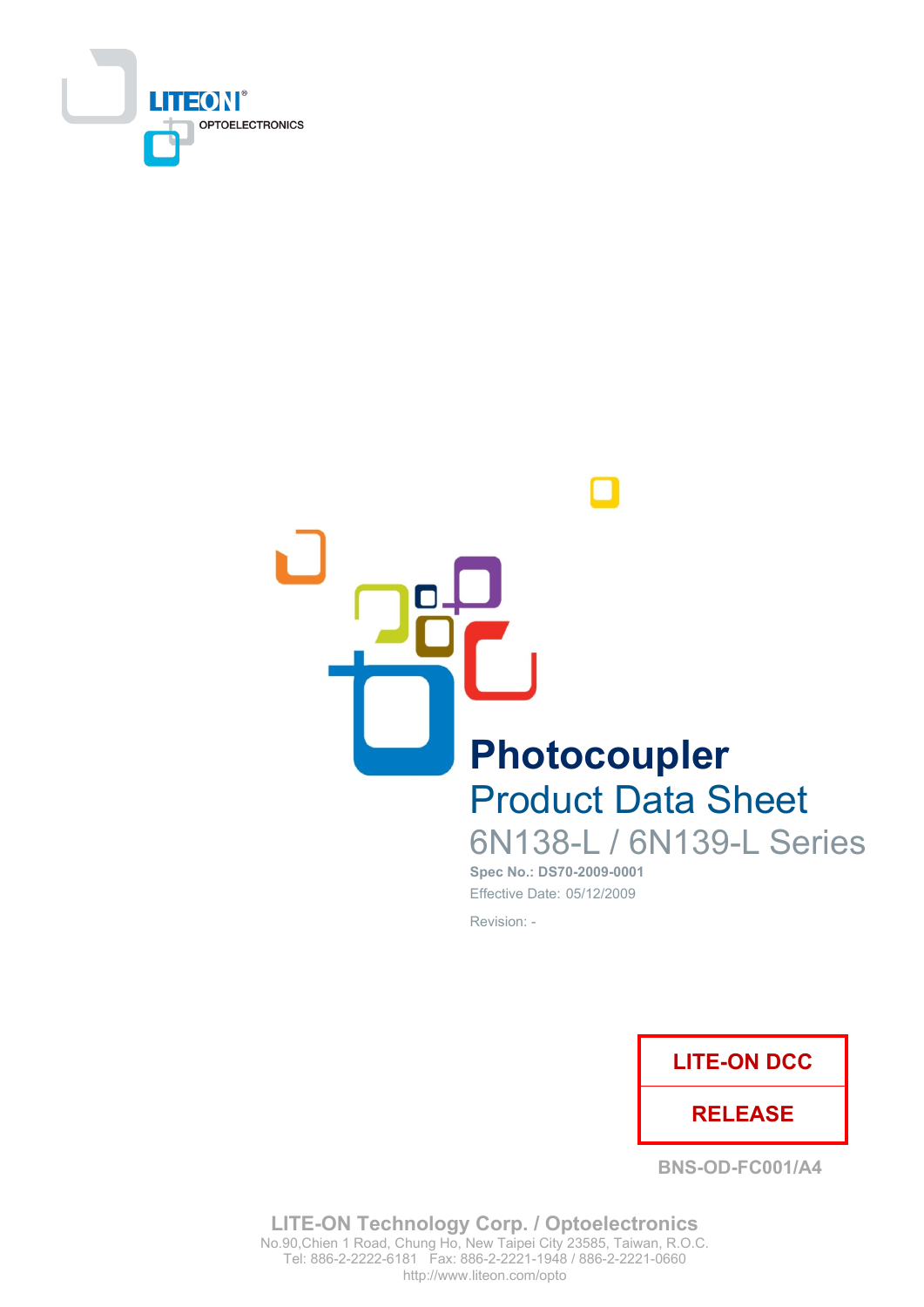### **Property of Lite-on Only**

### 6N138, 6N139 **Single Channel, High Speed Optocouplers**



#### **Description**

These high gain series couplers use a light emitter diode and an integrated high gain photo detector to provide extremely high current transfer ratio between input and output. Separate pins for the photodiode and output stage result in TTL compatible saturation voltage and high speed operation. Where desired the Vcc and Vo terminals may be tied together to achieve conventional photo darlington operation. A base access terminal allows a gain bandwidth adjustment to be made.

#### **Functional Diagram**





| Truth Table (Positive Logic) |     |  |  |  |  |
|------------------------------|-----|--|--|--|--|
| I FD                         | OUT |  |  |  |  |
| ΩN                           |     |  |  |  |  |
| ⊢∟                           |     |  |  |  |  |

A 0.1µF bypass Capacitor must be connected between Pin8 and Pin<sub>5</sub>



#### **Features**

- High current transfer ratio 2000% typical.
- Low input current requirements 0.5mA
- High output current 60mA
- CTR guarantee  $-0\n-70^{\circ}\text{C}$ .
- Instantaneous common mode rejection 10KV/ $\mu$  sec
- TTL compatible output  $-0.1V V_{OL}$  typical
- UL, CSA approved.

#### **APPLICATIONS**

- Digital logic ground isolation
- $\bullet$ Low input current line receiver
- $\bullet$ Telephone ring detector
- $\bullet$ EIA-RS-232C line receiver
- Current loop receiver
- $\bullet$ High common mode noise line receiver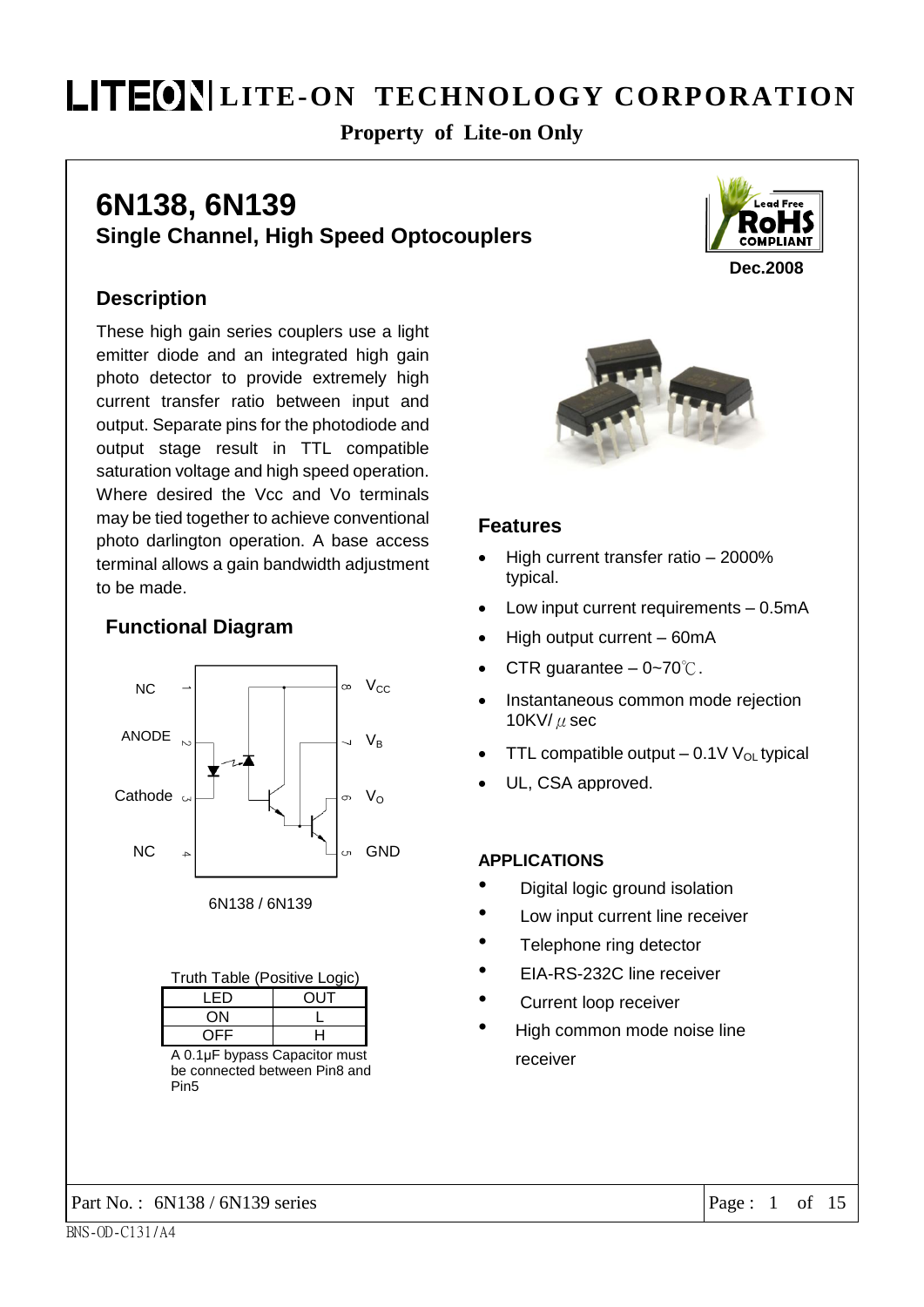### Property of Lite-on Only

#### **Ordering Information**

|                                                                  |   | <b>Minimum CMR</b> |                |     |                                   |  |  |
|------------------------------------------------------------------|---|--------------------|----------------|-----|-----------------------------------|--|--|
| Part<br><b>Option</b><br>dV/dt<br>$V_{CM}$<br>$(V/\mu s)$<br>(V) |   | <b>CTR</b>         | <b>Remarks</b> |     |                                   |  |  |
|                                                                  |   |                    |                |     | Single Channel, DIP-8             |  |  |
| 6N138                                                            | M |                    |                | 400 | Single Channel, Wide Lead Spacing |  |  |
|                                                                  | S |                    |                |     | Single Channel, SMD-8             |  |  |
|                                                                  |   | 1,000              | 10             |     | Single Channel, DIP-8             |  |  |
| 6N139                                                            | M |                    |                | 300 | Single Channel, Wide Lead Spacing |  |  |
|                                                                  | S |                    |                |     | Single Channel, SMD-8             |  |  |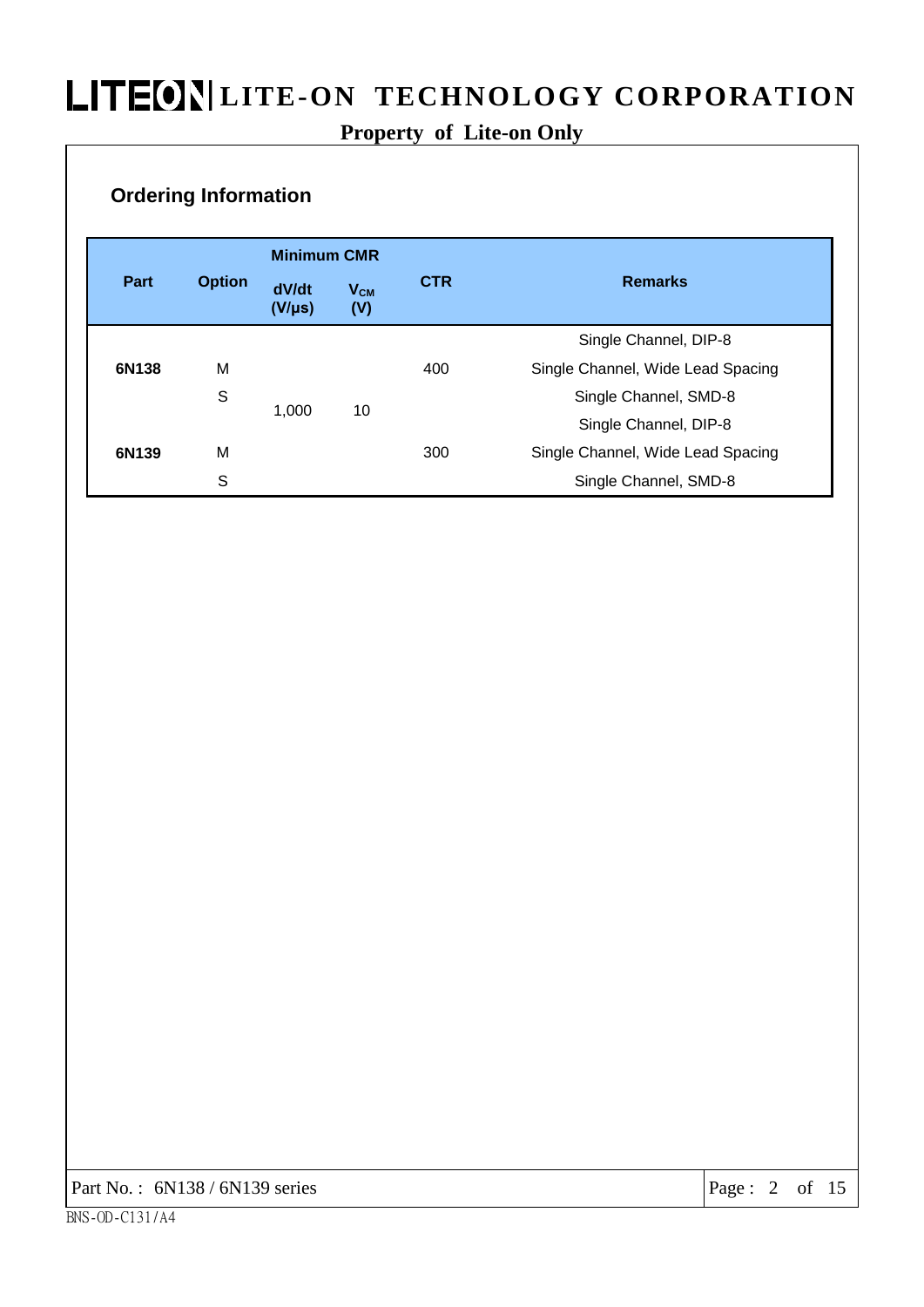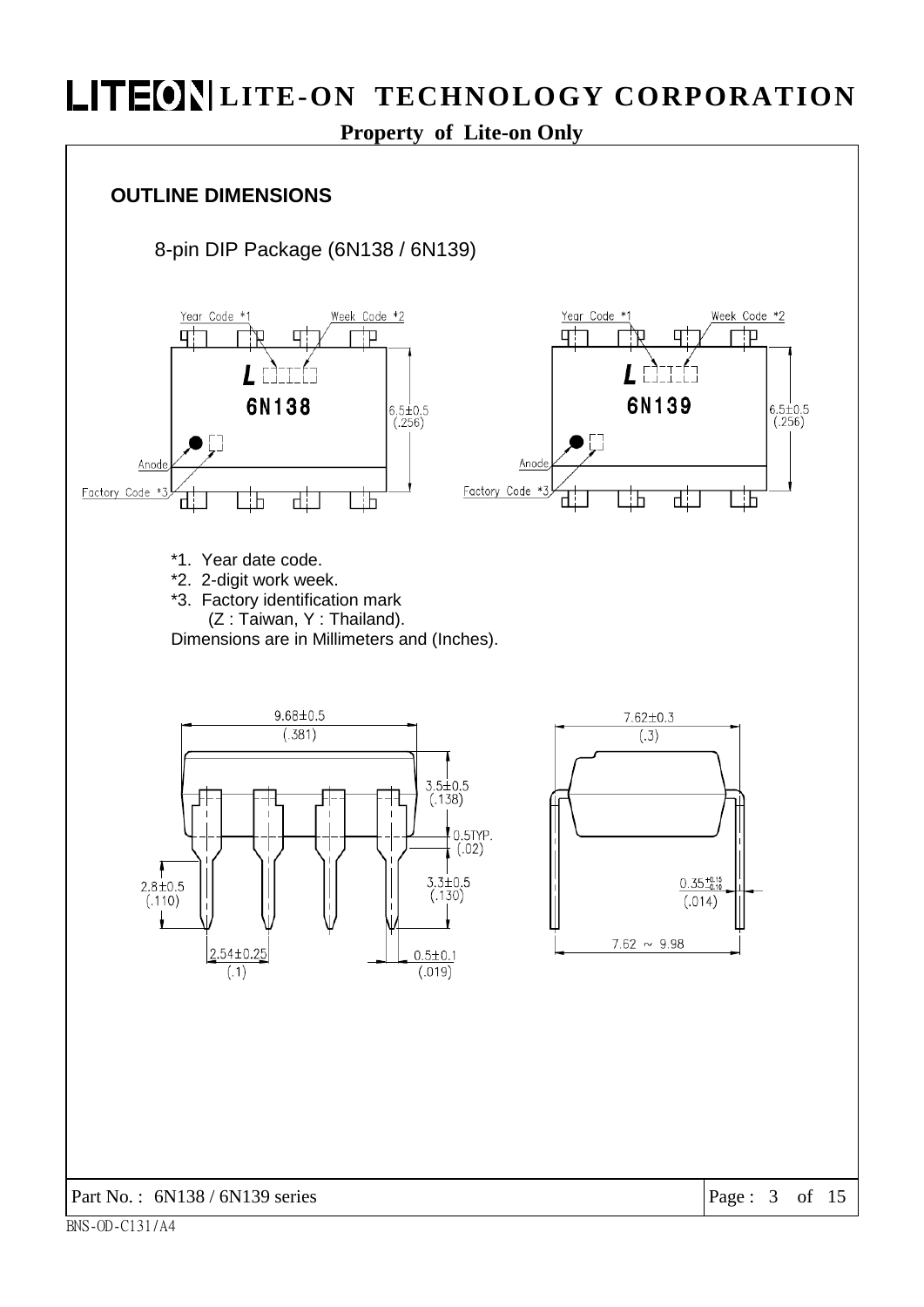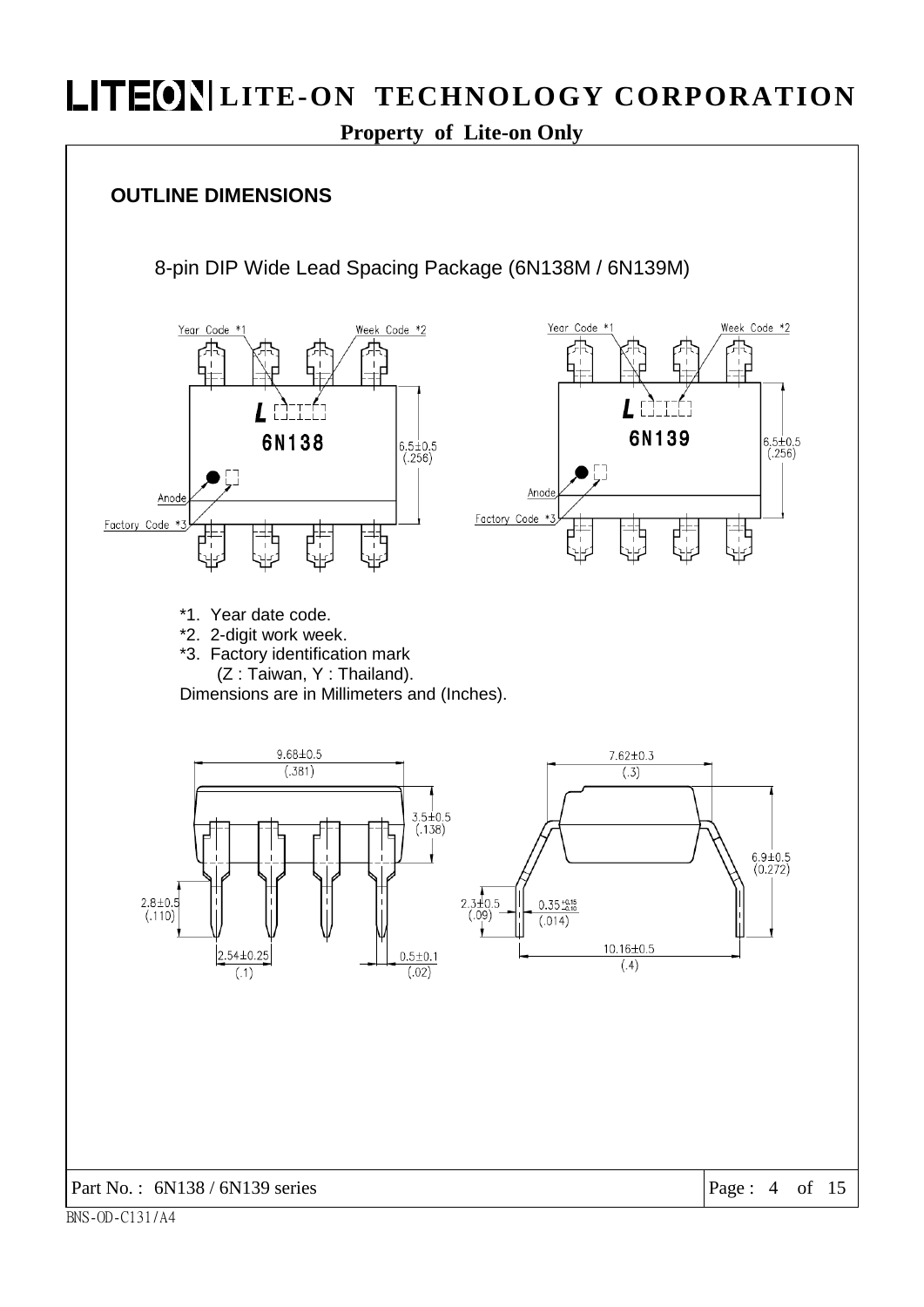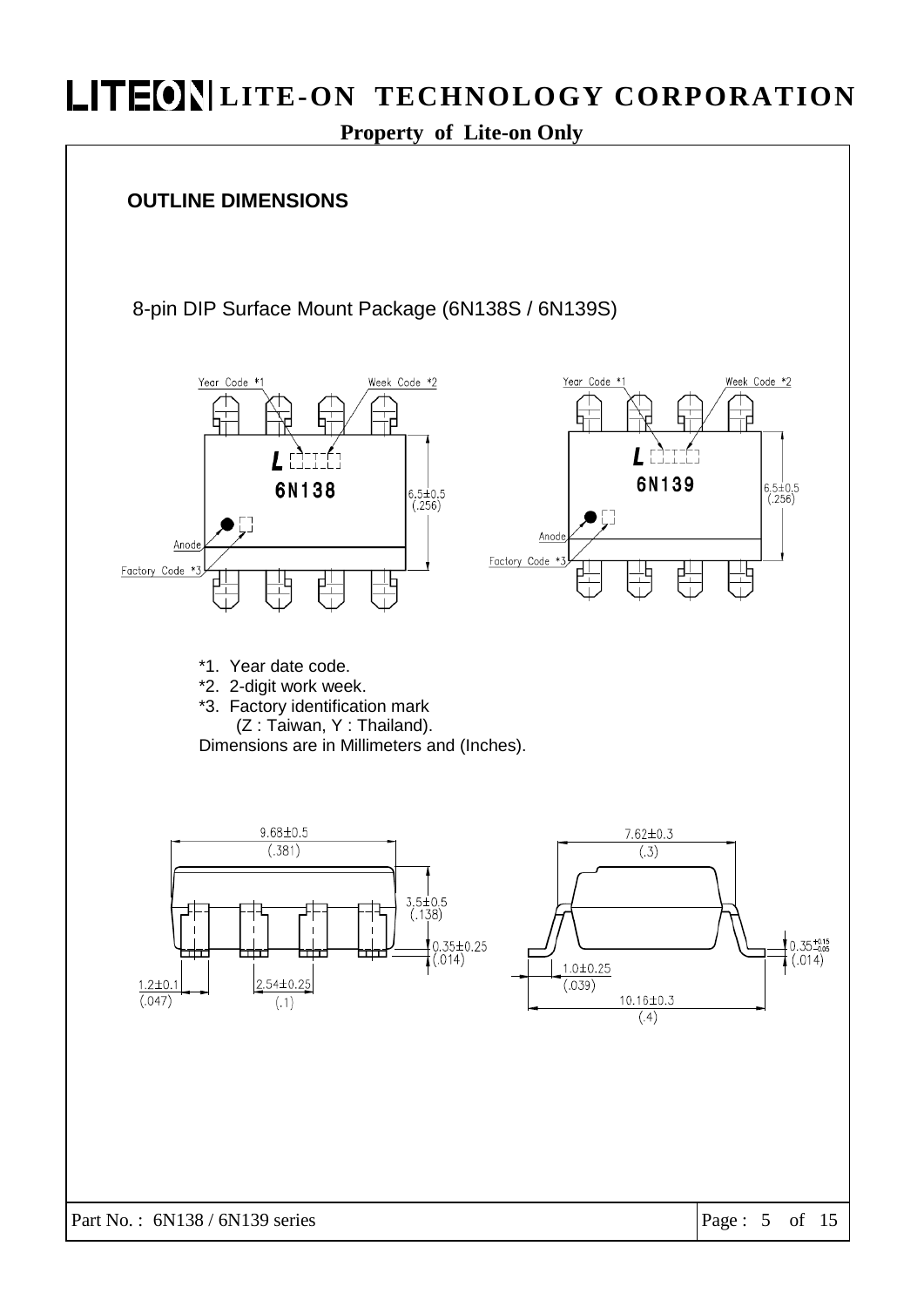



#### 6N138S/6N139S-TA







| <b>Description</b>                     | <b>Symbol</b>  | Dimensions in millimeters (inches)         |
|----------------------------------------|----------------|--------------------------------------------|
| Tape wide                              | W              | $16 \pm 0.3$ (.63)                         |
| Pitch of sprocket holes                | P <sub>0</sub> | $4 \pm 0.1$ (.15)                          |
| Distance of compartment                | P <sub>2</sub> | $7.5 \pm 0.1$ (.295)<br>$2 \pm 0.1$ (.079) |
| Distance of compartment to compartment | P1             | $12 \pm 0.1$ (.472)                        |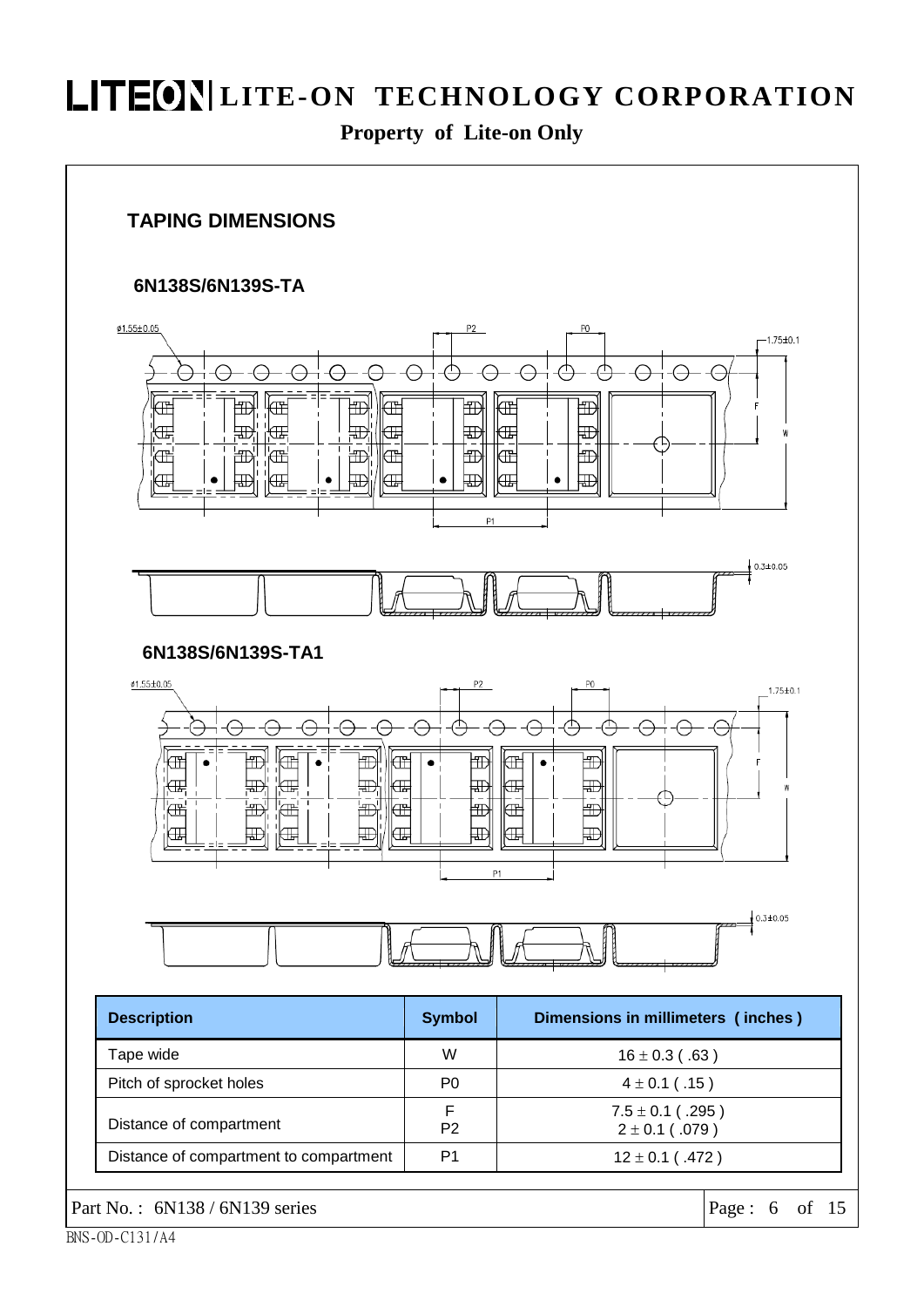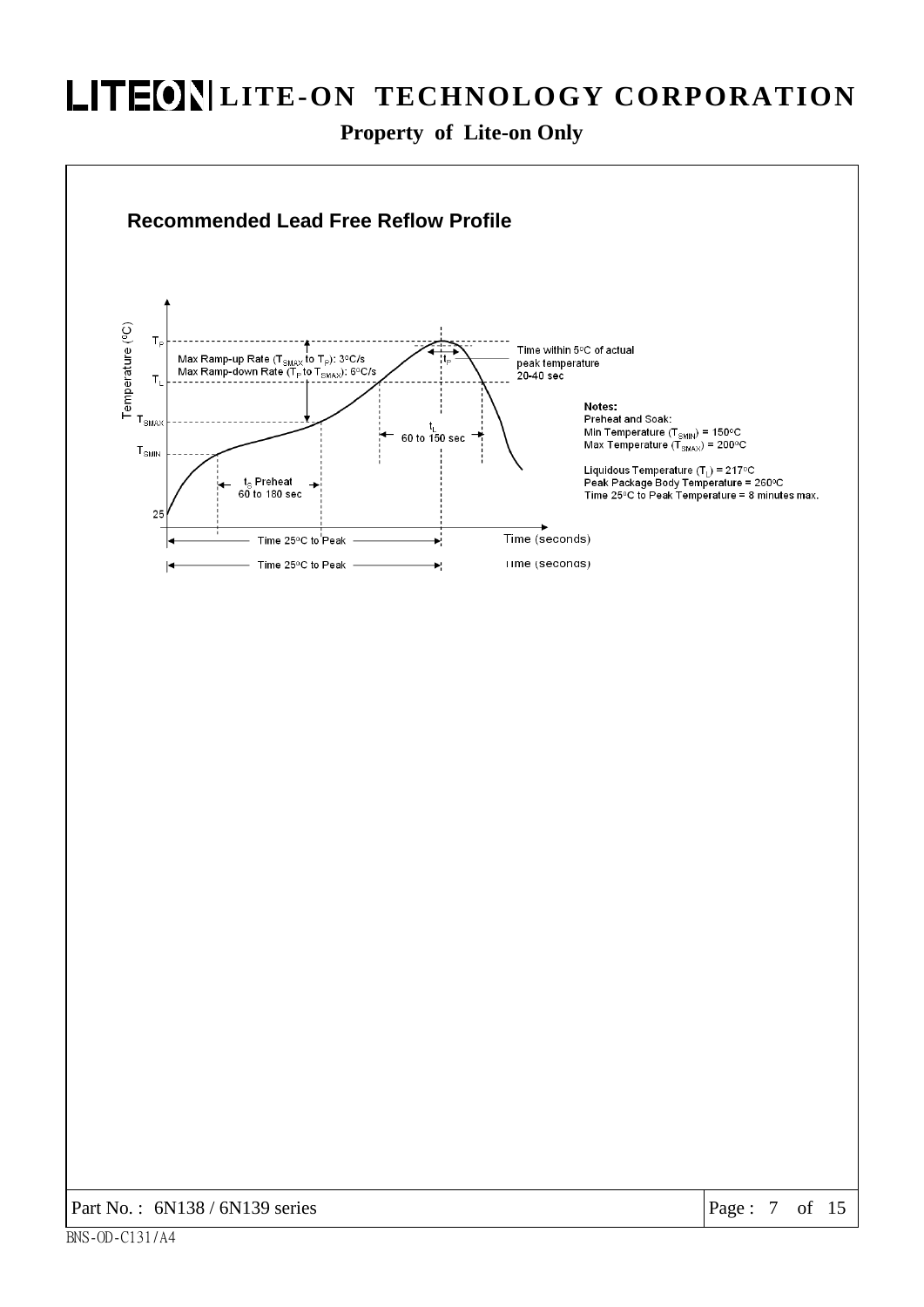### Property of Lite-on Only

### **Absolute Maximum Ratings\*1**

| <b>Parameter</b>                          | <b>Symbol</b>    | <b>Device</b>  | Min    | <b>TYP</b> | <b>Max</b>     | <b>Units</b>     |  |  |  |  |
|-------------------------------------------|------------------|----------------|--------|------------|----------------|------------------|--|--|--|--|
| Storage Temperature                       | $T_{ST}$         |                | $-55$  |            | 125            | $^{\circ}C$      |  |  |  |  |
| <b>Operating Temperature</b>              | $T_A$            |                | $-20$  |            | 85             | $^{\circ}C$      |  |  |  |  |
| <b>Isolation Voltage</b>                  | V <sub>ISO</sub> | 6N138<br>6N139 |        |            |                | V <sub>RMS</sub> |  |  |  |  |
| <b>Supply Voltage</b>                     | $V_{\rm CC}$     |                |        |            | 15             | $\vee$           |  |  |  |  |
| Lead Solder Temperature * 2               | $T_{SOL}$        |                |        |            | 260            | $\rm ^{\circ}C$  |  |  |  |  |
| Input                                     |                  |                |        |            |                |                  |  |  |  |  |
| Average Forward Input Current             | $I_F$            |                |        |            | 20             | mA               |  |  |  |  |
| Reverse Input Voltage                     | $V_R$            | 6N138<br>6N139 |        |            | 5              | V                |  |  |  |  |
| Input Power Dissipation                   | $P_1$            |                |        |            | 35             | mW               |  |  |  |  |
| Output                                    |                  |                |        |            |                |                  |  |  |  |  |
| <b>Average Output Current</b>             | $I_{\rm O}$      | 6N138<br>6N139 |        |            | 50             | mA               |  |  |  |  |
|                                           | Vcc, $V_{O}$     | 6N138          | $-0.5$ |            | $\overline{7}$ | V                |  |  |  |  |
| Supply Voltage, Output Voltage            |                  | 6N139          | $-0.5$ |            | 18             |                  |  |  |  |  |
| <b>Output Collector Power Dissipation</b> | $P_{O}$          | 6N138<br>6N139 |        |            | 100            | mW               |  |  |  |  |

1. Ambient temperature = 25°C, unless otherwise specified. Stresses exceeding the absolute maximum ratings can cause permanent damage to the device. Exposure to absolute maximum ratings for long periods of time can adversely affect reliability.

2. 260°C for 10 seconds. Refer to Lead Free Reflow Profile.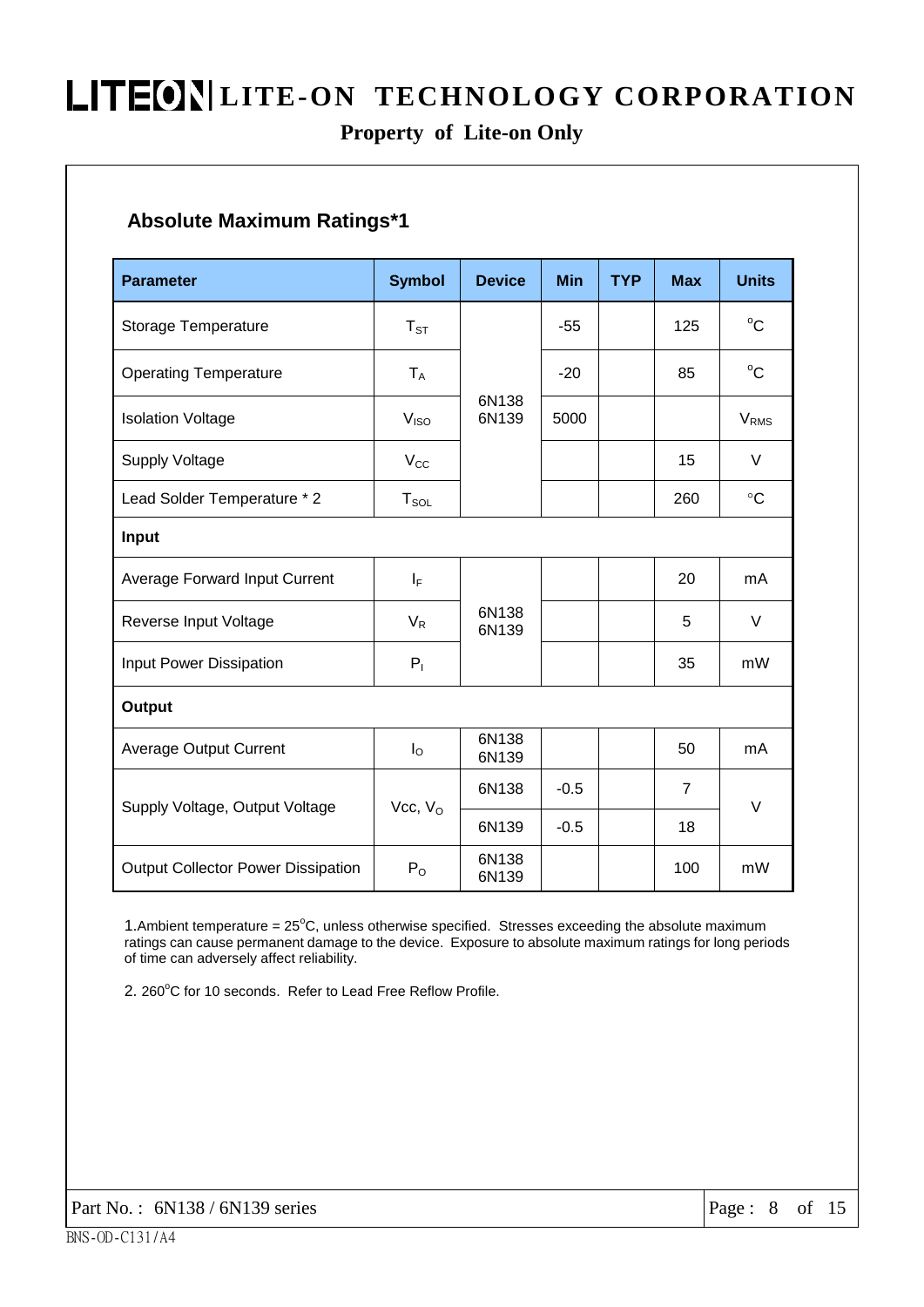### Property of Lite-on Only

| <b>Parameters</b>                                       | <b>Test Condition</b>                                                                                                                       | <b>Symbol</b>             | <b>Device</b>  | <b>Min</b>                   | <b>Typ</b>     | <b>Max</b>           | <b>Units</b> |         |
|---------------------------------------------------------|---------------------------------------------------------------------------------------------------------------------------------------------|---------------------------|----------------|------------------------------|----------------|----------------------|--------------|---------|
| Input                                                   |                                                                                                                                             |                           |                |                              |                |                      |              |         |
| Input Forward Voltage                                   | $I_F = 1.6$ mA, T <sub>A</sub> =25 <sup>°</sup> C                                                                                           | $V_F$                     | 6N138<br>6N139 |                              | 1.1            | 1.7                  | $\vee$       |         |
| Input Forward Voltage<br><b>Temperature Coefficient</b> | $IF=1.6mA$                                                                                                                                  | $\Delta V_F / \Delta T a$ |                |                              | $-1.9$         |                      | mV/°C        |         |
| Input Reverse Voltage                                   | $I_R$ = 10µA T <sub>A</sub> =25°C                                                                                                           | $BV_R$                    |                | 5                            |                |                      | V            |         |
| Input Capacitance                                       | $V_F=0$ ; f=1MH <sub>z</sub>                                                                                                                | $C_{\text{IN}}$           |                | ٠                            | 60             | ۰                    | рF           |         |
| <b>Detector</b>                                         |                                                                                                                                             |                           |                |                              |                |                      |              |         |
| Current transfer ratio                                  | $I_F = 1.6$ mA; Vo=0.4V;<br>$Vcc=4.5V$                                                                                                      |                           | 6N138          | 300                          | 1600           | 2600<br>5000<br>2600 | $\%$         |         |
|                                                         | $I_F = 0.5mA; Vo = 0.4V;$<br>$Vcc=4.5V$                                                                                                     | <b>CTR</b>                | 6N139          | 400                          | 2000           |                      |              |         |
|                                                         | $I_F = 1.6mA; Vcc = 0.4V;$<br>$Vcc=4.5V$                                                                                                    |                           |                | 500                          | 1600           |                      |              |         |
|                                                         | $I_F = 1.6mA; Vcc = 4.5V;$<br>$Io=4.8mA$                                                                                                    |                           | 6N138          | $\overline{\phantom{a}}$     | 0.1            | 0.4                  |              |         |
| Logic low output voltage                                | $I_F = 0.5mA; Vcc = 4.5V;$<br>$I_0 = 2mA$<br>$I_F = 1.6mA; Vcc = 4.5V;$<br>$V_{OL}$<br>$I_0 = 8mA$<br>$I_F = 5mA; Vcc = 4.5V;$<br>$Io=15mA$ | 6N139                     |                | 0.1                          | 0.4            | V                    |              |         |
|                                                         | $I_F = 12mA; Vcc = 4.5V;$<br>$I_0 = 24mA$                                                                                                   |                           | $\blacksquare$ | 0.2                          |                |                      |              |         |
|                                                         | I <sub>F</sub> =0mA, Vo=Vcc=7V<br>$T_A = 25^\circ \text{C}$                                                                                 |                           | 6N138          | $\overline{\phantom{a}}$     | 0.05           | 250                  |              |         |
| Logic high output current                               | $I_F=0$ mA, Vo=Vcc=18V<br>$T_A = 25^\circ \text{C}$                                                                                         | $I_{OH}$                  |                | 6N139                        | $\blacksquare$ | 0.1                  | 100          | $\mu$ A |
| Logic low supply current                                | $I_F=1.6$ mA, $V_o$ =open<br>$(Vcc=18V)$                                                                                                    | $I_{\rm ccl}$             | 6N138<br>6N139 | ٠                            | 0.4            | 1.5                  | mA           |         |
| Logic high supply current                               | $I_F=0$ mA, $V_o=$ open;<br>$T_A = 25^{\circ}$ (Vcc=18V)                                                                                    | $I_{c c H}$               | 6N138<br>6N139 | $\qquad \qquad \blacksquare$ | 0.01           | 10                   | uA           |         |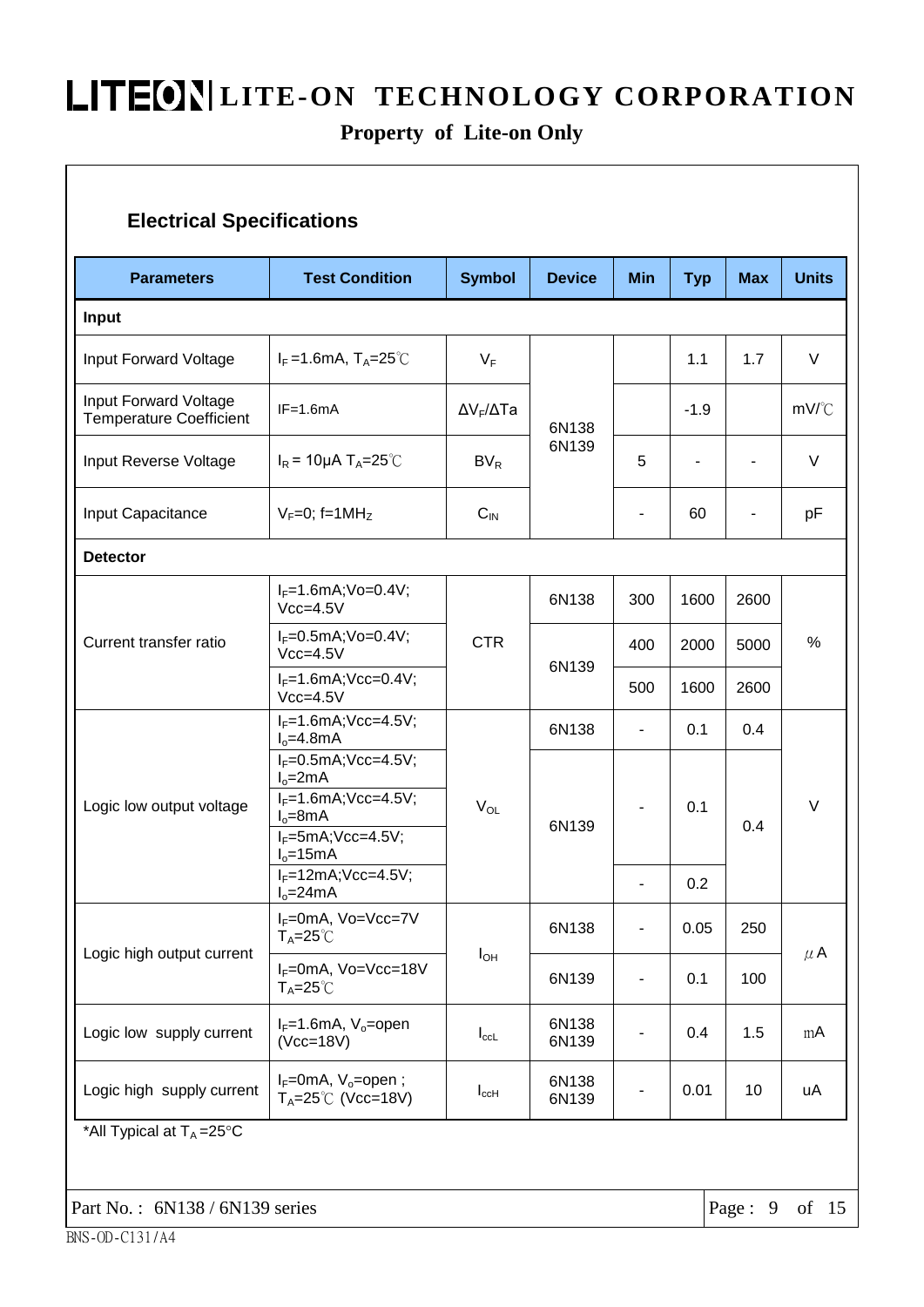### Property of Lite-on Only

### **SWITCHING SPECIFICATIONS (AC)**

 $T_A = 0 - 70^\circ\text{C}$ , Vcc=5V, unless otherwise specified.

| <b>Parameter</b>                                      | <b>Test Condition</b>                              | <b>Symbol</b>    | <b>Device</b>  | <b>Min</b> | <b>Typ</b> | <b>Max</b>     | <b>Units</b> |    |
|-------------------------------------------------------|----------------------------------------------------|------------------|----------------|------------|------------|----------------|--------------|----|
| Propagation Delay Time to<br>Low Output Level         | $I_F = 1.6$ mA; R <sub>L</sub> = 2.2k $\Omega$     | $t_{\text{PHL}}$ |                | 6N138      |            | 1.6            | 10           |    |
|                                                       | $I_F=0.5mA; R_L=4.7K\Omega$                        |                  |                |            | 6N139      |                | 5            | 25 |
|                                                       | $I_F=12mA; R_L=270 \Omega$                         |                  |                |            | 0.1        | 1              |              |    |
| Propagation Delay Time to<br><b>High Output Level</b> | $I_F = 1.6$ mA; R <sub>L</sub> = 2.2k $\Omega$     | $t_{PLH}$        | 6N138          |            | 10         | 35             |              |    |
|                                                       | $I_F=0.5mA; R_L=4.7K\Omega$                        |                  |                | ۰          | 18         | 60             | $\mu$ S      |    |
|                                                       | $I_F=12mA; R_L=270 \Omega$                         |                  | 6N139          |            | 2          | $\overline{7}$ |              |    |
| Logic High Common Mode<br><b>Transient Immunity</b>   | $I_F = 0$ mA; $ V_{CM}  = 10V_{p-p}$               | $ CM_H $         | 6N138<br>6N139 | 1          | 10         |                | KV/µs        |    |
|                                                       | $R_L = 2.2K\Omega$                                 |                  |                |            |            |                | KV/µs        |    |
| Logic Low Common Mode<br><b>Transient Immunity</b>    | $I_F=1.6mA;$                                       |                  | 6N138          |            |            |                | KV/µs        |    |
|                                                       | $ V_{CM} $ =10 $V_{p-p}$ R <sub>L</sub> =2.2K<br>Ω | $ CM_L $         | 6N139          | 1          | 10         |                | KV/µs        |    |

\*All Typical at  $T_A = 25^{\circ}C$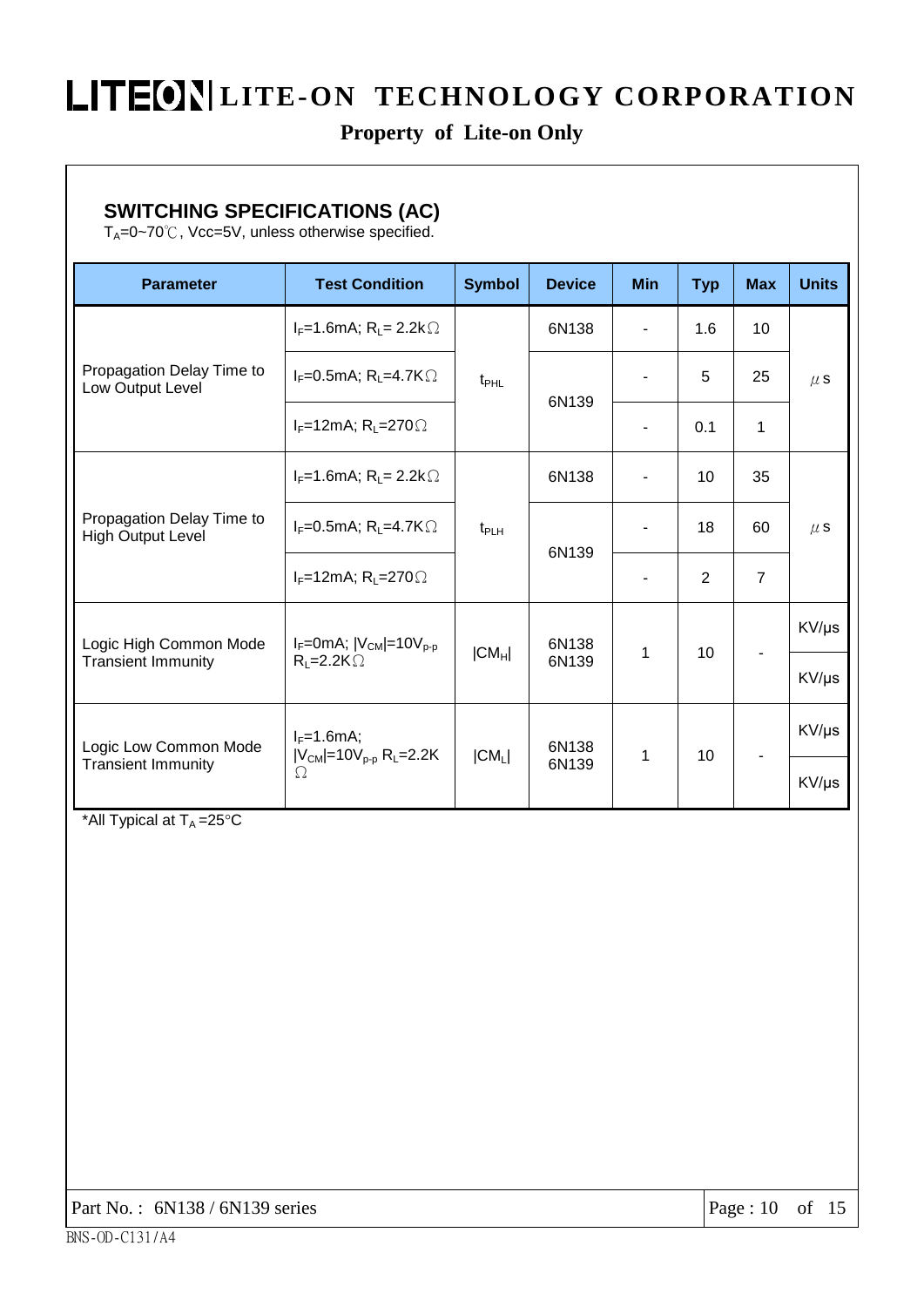### **Property of Lite-on Only**

#### **Isolation Characteristics**

| <b>Parameter</b>                            | <b>Test Condition</b>                                               | <b>Symbol</b>      | Min  | Typ       | <b>Max</b> | <b>Units</b>  |
|---------------------------------------------|---------------------------------------------------------------------|--------------------|------|-----------|------------|---------------|
| Input-Output Insulation<br>Leakage Current  | 45% RH, $t = 5s$ ,<br>$V_{1-O}$ = 3kV DC, $T_A$ = 25 <sup>°</sup> C | I <sub>I-O</sub>   |      |           | 1.0        | μA            |
| Withstand Insulation<br><b>Test Voltage</b> | RH $\leq 50\%$ , t = 1min,<br>$T_A = 25^{\circ}C$                   | $V_{\mathsf{ISO}}$ | 5000 |           |            | $\rm V_{RMS}$ |
| Input-Output Resistance                     | $V_{1-O} = 500V$ DC                                                 | $R_{I-O}$          |      | $10^{12}$ |            | Ω             |

\*All Typical at  $T_A = 25$ °C

#### Notes,

1. AC For 1 Minute, R.H. =  $40 \sim 60\%$ . Isolation voltage shall be measured using the following method.

(1) Short between anode and cathode on the primary side and between collector and emitter on the secondary

side.

(2) The isolation voltage tester with zero-cross circuit shall be used.

(3) The waveform of applied voltage shall be a sine wave.

2. For 10 Seconds

3. Current Transfer Ratio (CTR) is defined as the ration of output collector current, Io, to the forward LED input current, IF, times 100%.

4. Pin 7 open.

5. Instantaneous common mode rejection voltage "output (1)" represents a common mode voltage variation that can hold the output above (1) level ( $V_0 > 2.0V$ ). Instantaneous common mode rejection voltage "output (0)" represents a common mode voltage variation that can hold the output above  $(0)$  level  $(Vo<0.8V)$ .

6. Device considered a two terminal device. Pins 1, 2, 3 and 4 shorted together and Pins 5, 6, 7 and 8 shorted together.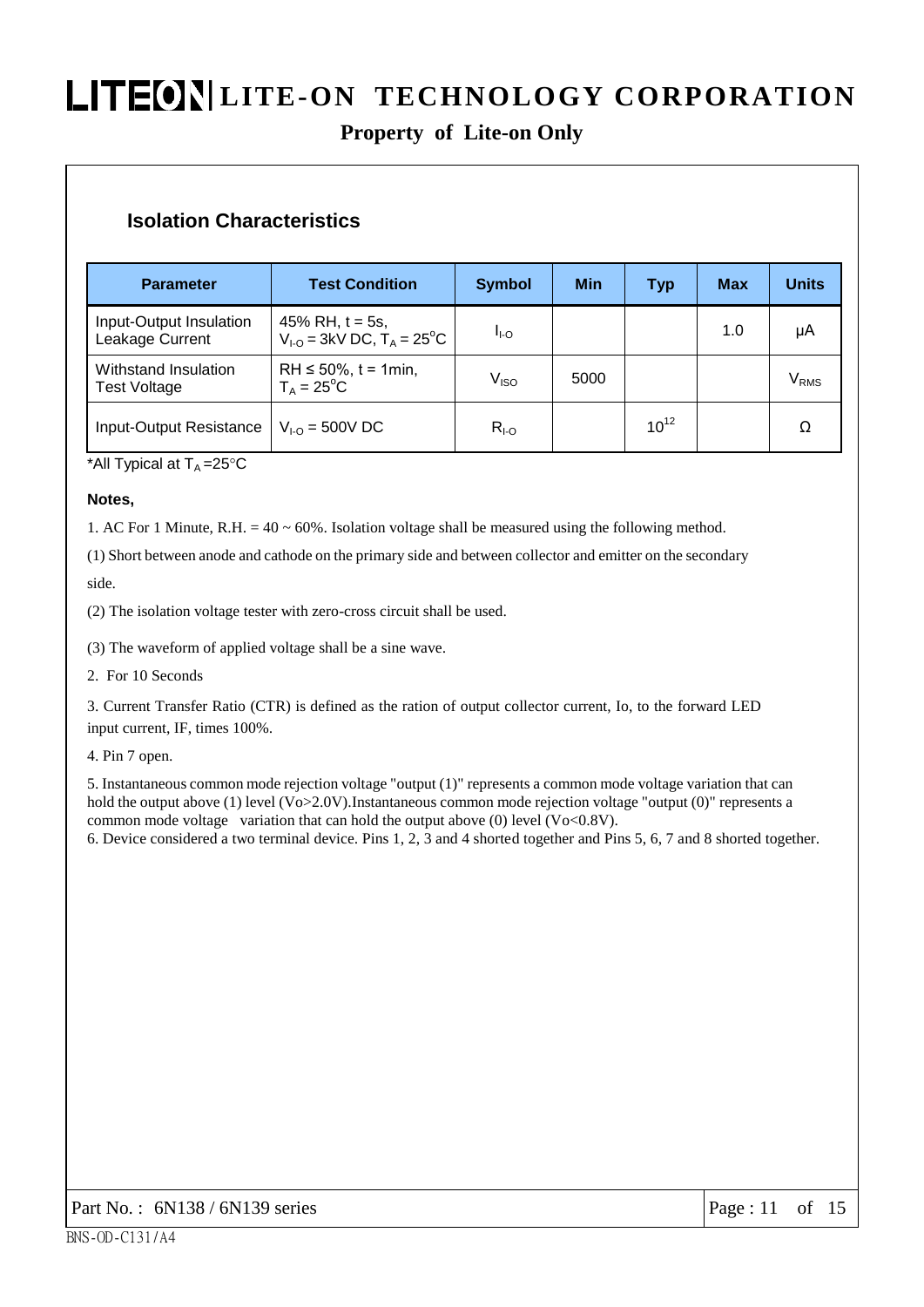**Property of Lite-on Only** 

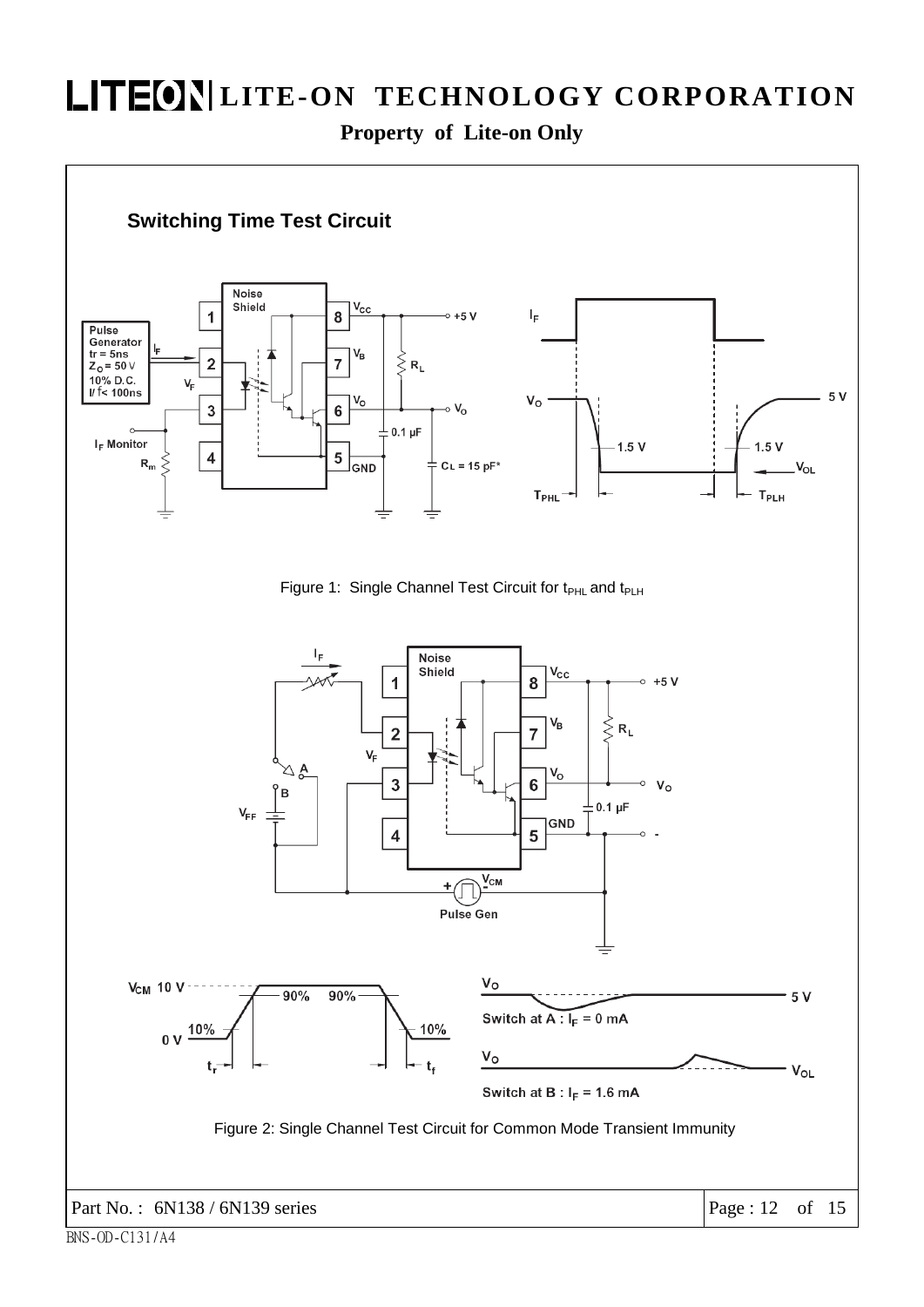**Property of Lite-on Only** 

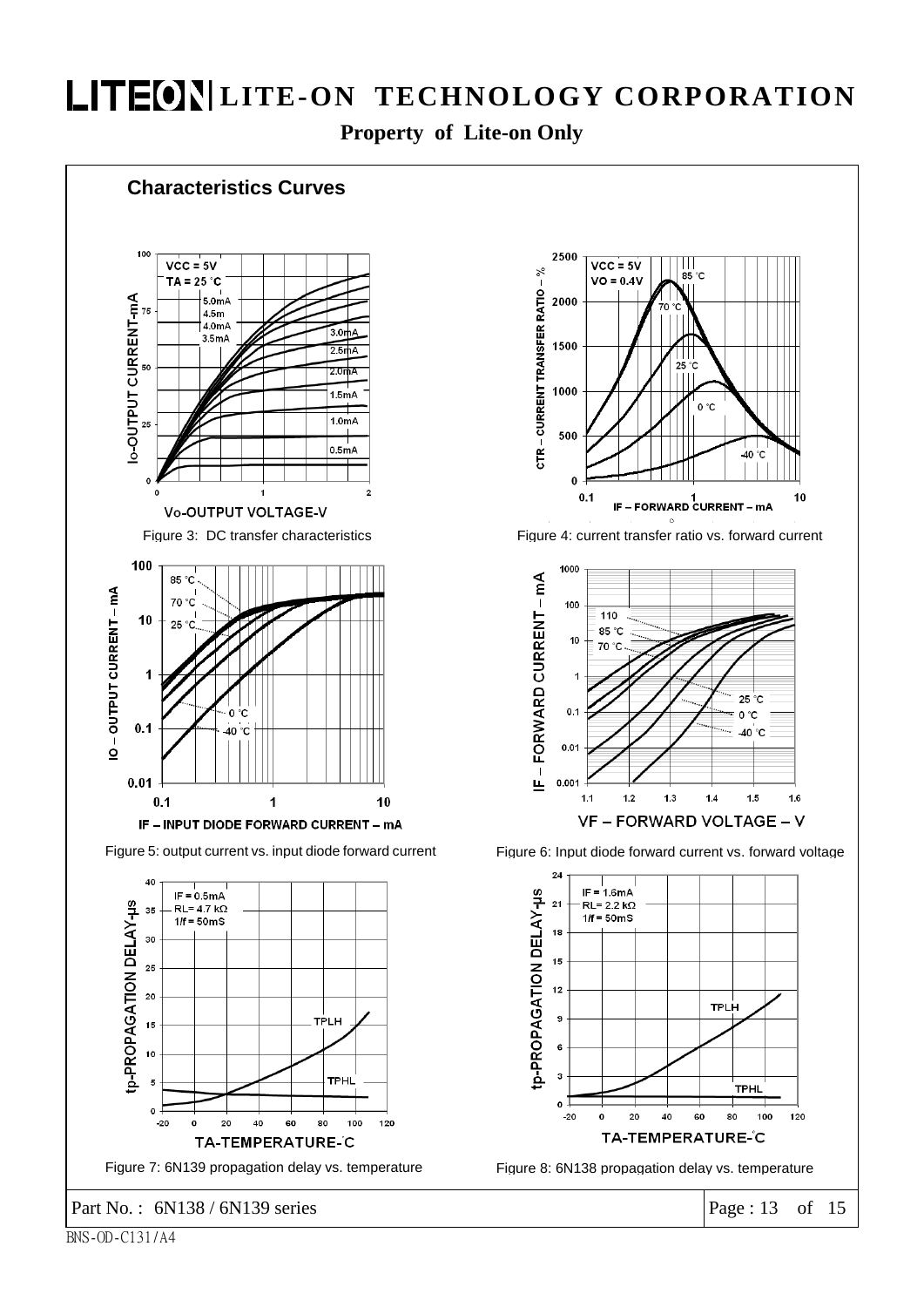Property of Lite-on Only